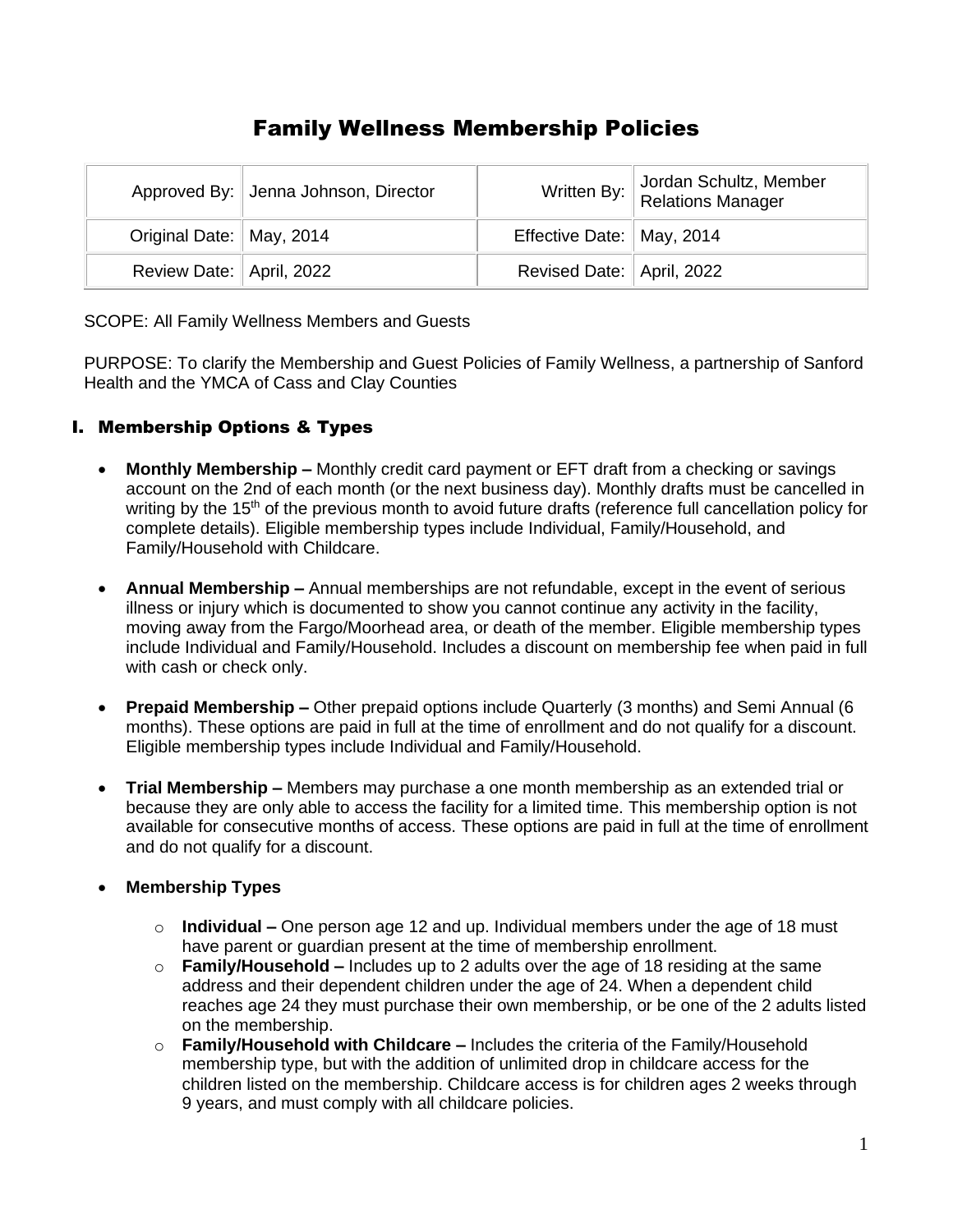- o **Family Wellness Employee Membership –** Family Wellness Employees are benefitted with a free Individual or Family/Household membership depending on employment status. These memberships are active as long as they are still an active employee. Any change in employment status could result in a change in membership status, either in membership type or in membership access.
	- Part Time employees receive a free Individual membership.
	- Part time employees have the option of upgrading to a Family/Household or Family/Household with Childcare membership by paying the difference between an individual and the desired membership. The employee must be the main member.
	- Full Time employees receive a Family/Household membership.
		- The employee must be the main member on the account and are subject to the Family/Household membership terms outlined in this document.
	- **Employee memberships are subject to the same terms and conditions as non**employee memberships, including (but not limited to) Cancellation & Changes.
	- **Employee memberships are monthly, with any fees associated with membership** upgrades paid in accordance to our monthly billing policy.
- o **Need Based Membership –** The Family Wellness Need Based Membership program matches qualified individuals and families who demonstrate a financial or circumstantial need with a reduced price 6 month membership. To determine the match amount, Family Wellness requires specific information about your financial situation as well as any special circumstance(s) that may warrant additional support. For application and the complete guidelines refer to familywellnessfargo.org/memberships.
- o **Insurance Supported Memberships –** Family Wellness partners with a number of insurance providers who offer incentivized access to wellness and fitness facilities. Access to these options depends on each providers specific guidelines and restrictions. For our current partnerships, including programs that provide access for active older adults, contact our Member Relations team.

### II. Membership Conditions

- **Enrollment Fee –** Family Wellness currently does not charge enrollment fees.
- **Freeze (Membership on Hold) –** Freezes must be submitted in writing, in person, or on our website at familywellnessfargo.org/memberships by the 15th of a month prior to the 1<sup>st</sup> of the effective month. Membership Freezes are allowed twice per calendar year, with up to 4 total months frozen in that calendar year for a maintenance fee of \$10.00 per month (paid in full or monthly automatic withdrawal). Members who are on hold are still considered continuous members as long as the membership is not cancelled at any time during or after the hold. While on a Freeze members are eligible for reduced priced day passes in the event they want to access the facility. All Freeze requests will include a membership reactivation date, which will automatically reinstate member access and billing. For the complete Freeze guidelines, refer to our Freeze form.
- **Membership Cancellation & Changes –** Should a member, or the parent/legal guardian of a minor child(ren) member of Family Wellness need to cancel the membership, the membership account balance must be paid in full and brought to zero. The member must submit in writing to cancel or change the existing membership. The request must be submitted no later than the 15th of the month prior to the 1st of the effective month (i.e. if a cancellation is to become effective on September 1st, Family Wellness must receive the written cancellation notice on or before August 15th). Cancellations will not be accepted over the phone. Acceptable forms of written notice are: a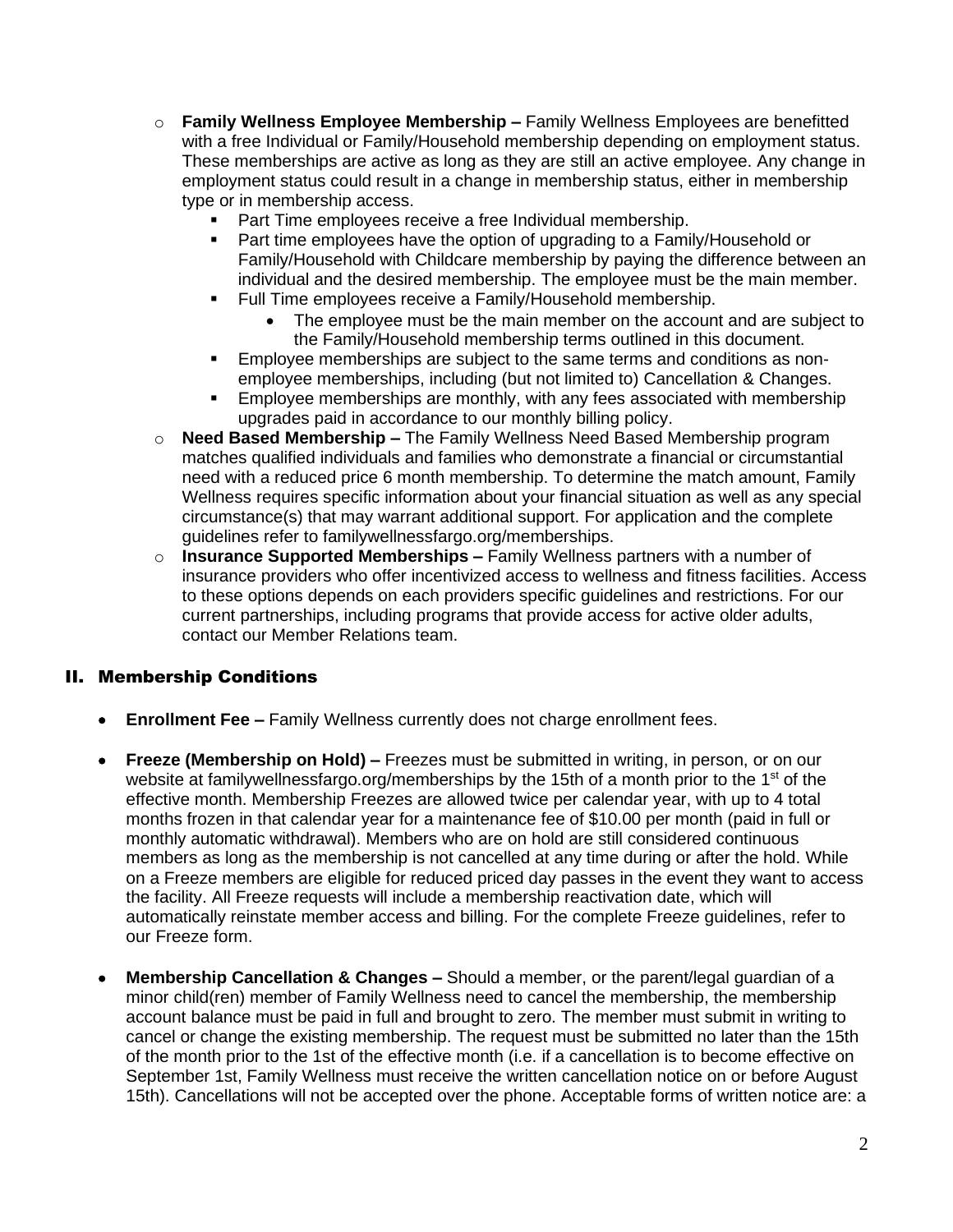cancellation form completed at the Family Wellness' front desk, a membership change form submitted on the Family Wellness website, or an email to familywellnessfargo@sanfordhealth.org that includes members name, account number, and effective date for requested change. Upon receipt, all acceptable forms of cancellation will be confirmed by a Family Wellness staff person. Failure to comply with said membership cancellation guidelines can result in responsibilities of membership for the additional month, including the payment of fees.

- **Refunds, Extensions, or Transferring –** Family Wellness may grant a refund or extension of renewal date or put a membership on hold when requested by a member in the following cases:
	- $\circ$  Serious illness or injury that prevents the use of Family Wellness or its programs substantiated by a doctor's statement. Supporting materials are to be provided at the time of leave request.
	- o Death of a member.
	- o Other rare cases as approved by the Director of Family Wellness.
	- $\circ$  Membership transfer can be appropriate pending approval by Family Wellness leadership, with each circumstance reviewed individually.

In the event that a member claims they completed the cancellation process but continues to be billed for an extended period, Family Wellness will investigate the claim. Family Wellness, at its sole discretion, can refund up to 3 months of dues pending that the account in question has not been used by anyone on the membership. Claims that are found to be billed in error by Family Wellness will be refunded in full.

- **Late Fees –** Monthly membership fees are due the 2nd of the month and are the responsibility of the member. If monthly membership fees are declined due to a declined credit card or EFT, a late fee of \$20 will be charged if not paid by the  $15<sup>th</sup>$  of the month.
	- $\circ$  In the case of a declined payment from an EFT, any NSF fee billed to Family Wellness is the responsibility of the member and will be passed on to the member in the form of a \$20 charge. If the declined due is not paid by the  $15<sup>th</sup>$  of the month, the additional \$20 late fee will also be applied.
- **Collections –** Membership dues that are not made current by the last day of the month will move to a "collection" status.
- **Code of Conduct –** All Family Wellness users, including (but not limited to) members, guests, and staff, are expected to abide by the Family Wellness Code of Conduct. Family Wellness and its staff reserve the right to interpret and enforce the Code of Conduct as it sees fit. The Family Wellness Code of Conduct is a living document, and can be updated at any time.
- **Suspension or Revocation of Membership –** Membership privileges may be suspended or revoked by Family Wellness Director. The length of suspension and/or refund of membership dues will be determined by the same authority. In partnership with the YMCA, Family Wellness will follow and implement any suspension or restricted access that is enforced at partnered facilities.
- **Insurance Incentive Programs –** Family Wellness is a partner with insurance providers with a variety of incentive based programs. Insurance reimbursement programs are not considered a discount, and therefore can be combined with other special offers. Members may only receive a reimbursement of up to the amount that they have paid. It is the responsibility of the member to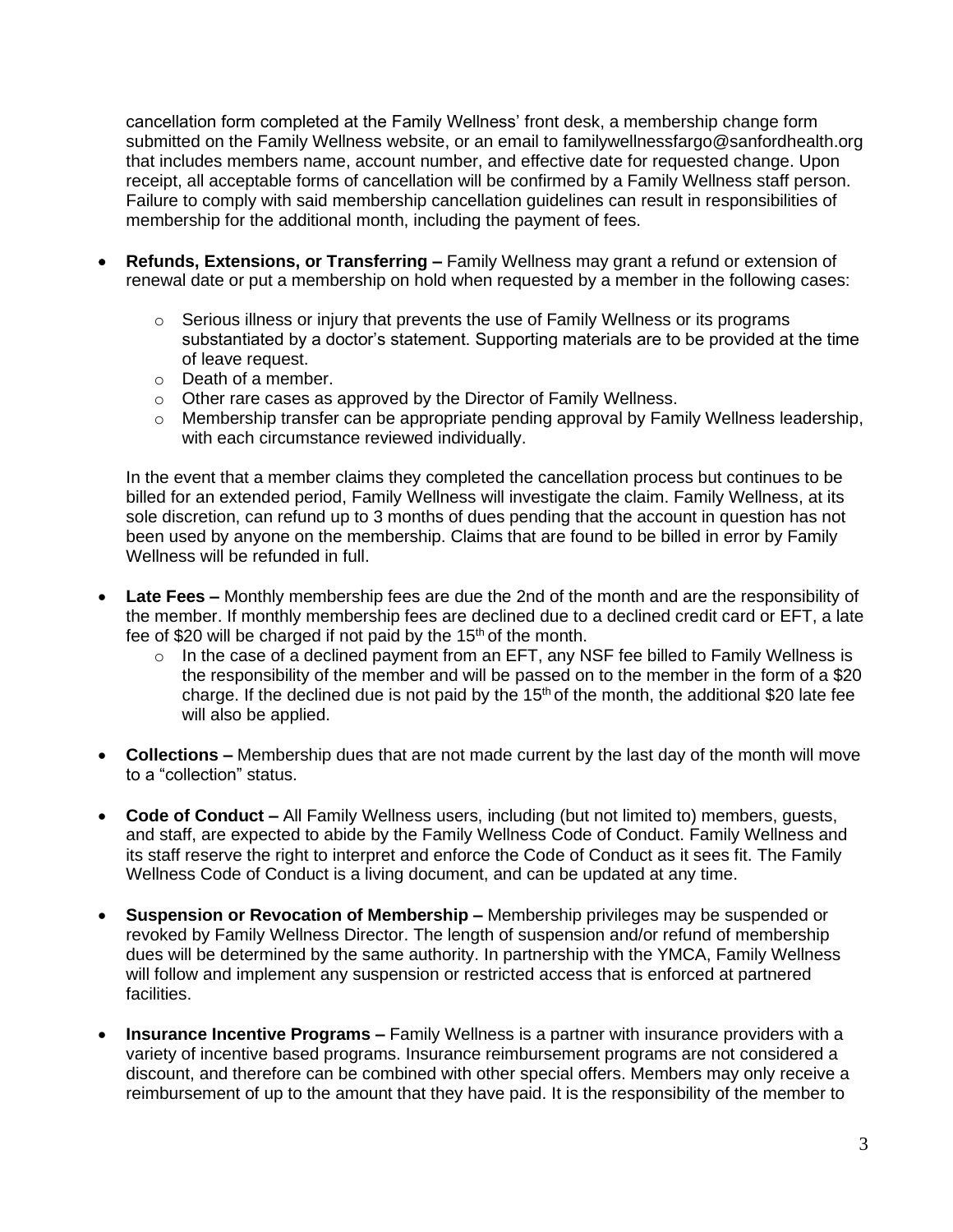understand the criteria for participation, including any changes in benefits, as well as confirming that benefits are successfully received. Family Wellness reserves the right to partner with specific insurance programs at any time.

- **Sanford Health Employee Benefit –** Through a commitment to the wellness of its employees, Sanford Health currently pays 20% of Family Wellness memberships for their employees and their families. Sanford Employees must present ID badge and number to receive benefit. The Sanford Employee (or eligible spouse or dependent) must be the main member of the membership whenever appropriate. Employee name must be entered as it is in the Sanford Directory. The criteria for Sanford Health employee benefits are approved annually by Sanford leadership, and are subject to change.
- **Non-Traditional Dependence –** Foreign exchange students, foster children, or any other scenario where minors are living at the address for an extended period are treated the same as a dependents on a family membership and must follow existing policies as outlined.
- **Employer Groups –** If your employer group would like to provide support for memberships, special billing arrangements can be made. Please contact the Member Relations Manager for additional information.

### III. Membership Inclusions

- **Complimentary Guest Passes –** Active Family Wellness members receive up to 6 complimentary guest passes per calendar year. Three guest passes are distributed at the time of membership enrollment, or in January and June for existing members. Complimentary guest passes expire on the last day of the calendar year, with new passes issued on the first day of the next year. Complimentary guest passes do not accumulate year to year. To use a complimentary guest pass, the member must be present at the time of access. Guest access is for that visit only, and does not accommodate re-entrance to the facility. If all complimentary guest passes are used, guests of a current Family Wellness member can pay the Day Pass rate to access the facility.
- **Partnership Benefits –** Family Wellness is a partnership between Sanford Health and the YMCA of Cass and Clay Counties. Because of that partnership, Family Wellness members receive the following benefits:
	- o **YMCA of Cass and Clay Counties:** Family Wellness members receive Partnership Passes, which allow for 12 complimentary visits to either of the YMCA of Cass and Clay Counties facilities (must bring membership card and ID). Family Wellness members also pay YMCA member rates on YMCA program offerings. YMCA Members receive member rates on Family Wellness programs and services. Some exclusions may apply.
	- o **YMCA Reciprocity (outside FM area YMCA's):** Family Wellness members may have access benefits to other YMCA locations. Access benefits are determined by the host YMCA and may be subject to their membership policies.
	- o **Family Wellness Bismarck/Mandan:** Family Wellness members of each location receive full reciprocity with the other Family Wellness location as long as the majority of your monthly visits are at your home site (which collects payments for membership dues).
	- o **Sanford Health:** Medical Fitness and Wellness events and programs with Sanford Health professionals on a variety of topics are available at Family Wellness. Schedules and classes can be found at familywellnessfargo.org and are subject to change.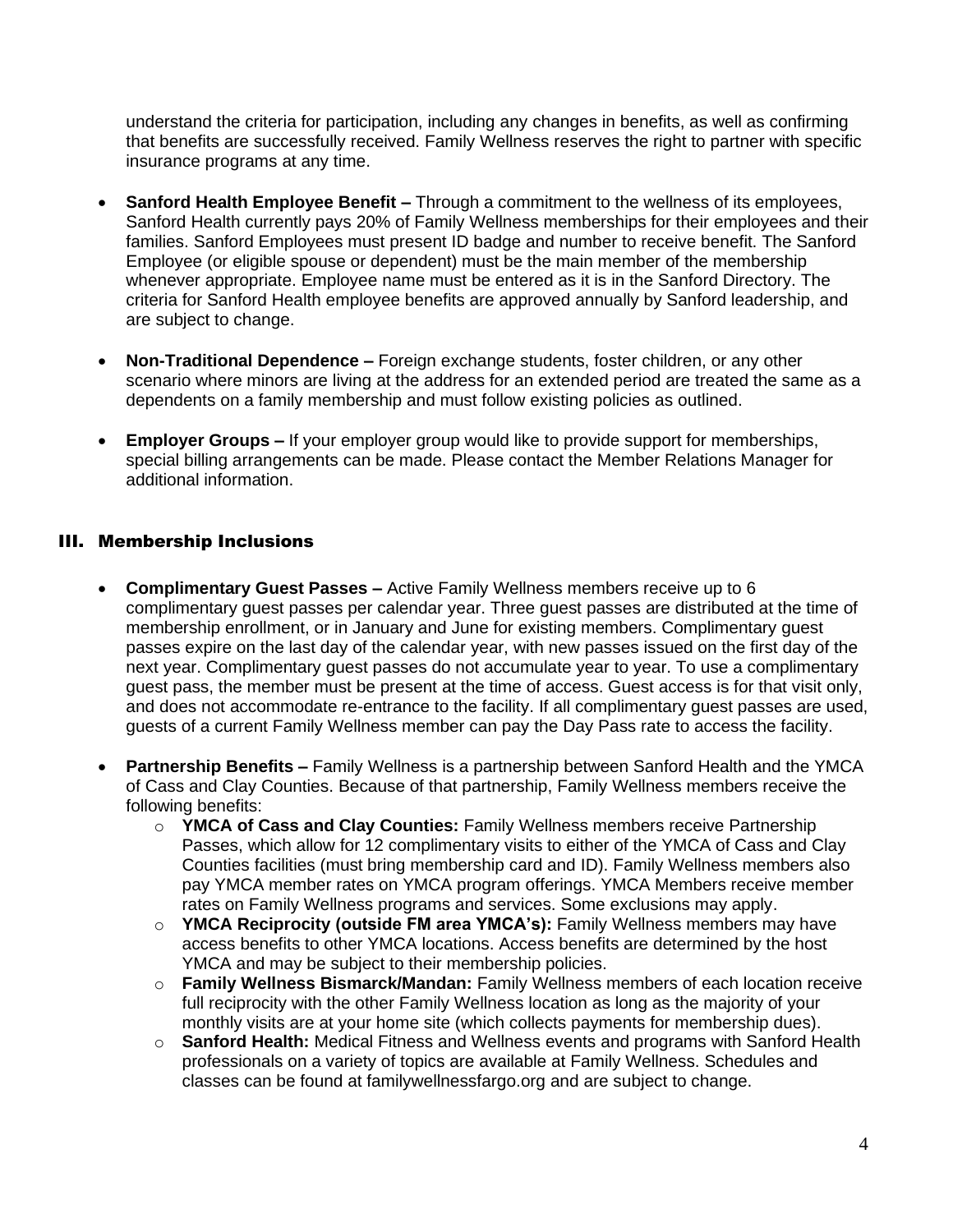• **Membership Cards –** The membership card is a security ID and proof of membership at Family Wellness and shall be presented at each visit upon entry into the facility. Members may also check in by using a digital image of their membership card. All family or household members must check in, including all children. Member cards are issued to children ages 9 and up. If a card is forgotten, a photo I.D. must be presented if there is not a current photo on the member account. If a card is lost, a new card may be purchased. Family Wellness members are expected to have a membership card (in person or digital) in order to access the facility.

### IV. Non-Member Access

- **Day Passes –** Day Passes are available for nonmember access to Family Wellness and are valid for entry (including re-entry) for the day purchased. Day Passes expire at facility closing, and are non-transferable.
	- $\circ$  Day Pass Individual  $$20.00$
	- $\circ$  Day Pass Family/Household  $$30.00$ 
		- Family/Household Day Passes follow the same restrictions as a Family/Household membership by including 2 adults over the age of 18 residing at the same address and their dependent children under the age of 24.
	- o Active YMCA members are able to purchase a discounted Day Passes once all of their Partnership Passes have been redeemed. Discounted Day Passes are sold to active YMCA members only. Cancelled YMCA members and guests of YMCA members are subject to full price Day Pass rates.
- **Promotional Access –** Family Wellness will offer a variety of access related promotions. Any access is still subjected to our Guest Pass Policy, unless specified as part of the specific promotion. Family Wellness reserves the right to no longer honor promotions at any time.
- **Community Benefit –** Family Wellness offers a variety of community support membership access, including (but not limited to) silent auction donations, Family Support Program, or approved special circumstances. These situations are reviewed by Family Wellness leadership, and are conditional on approval. Benefits associated with the above are non-transferable, have no cash value and are not to be combined with any other offers.
- **Caregivers –** Family Wellness allows access for caregivers of active Family Wellness members, including (but not limited to) nannies, support staff, or any other professional caretaker. Caregivers are allowed to use the different areas of Family Wellness as long as they are doing so while providing the necessary level of support to their client/child. Caregivers of children may bring children to programs, swimming or youth activities. If they plan to use facilities independently, they must have their own membership. All caregivers are subject to Family Wellness approval, and Family Wellness reserves the right to remove access at any time.

## V. Age Guidelines

**0-8 Years** Must be with a parent or guardian over the age of 15 at all times in Family Wellness. Not permitted in the fitness center, group fitness classes, or adult programs at any time. Children up to age 8 may be supervised (within arm's reach) by a parent or guardian on the track, in the basketball courts, racquetball courts, or in the pool. Drop in childcare is available for children through age 9, and is subject to all childcare policies including posted hours.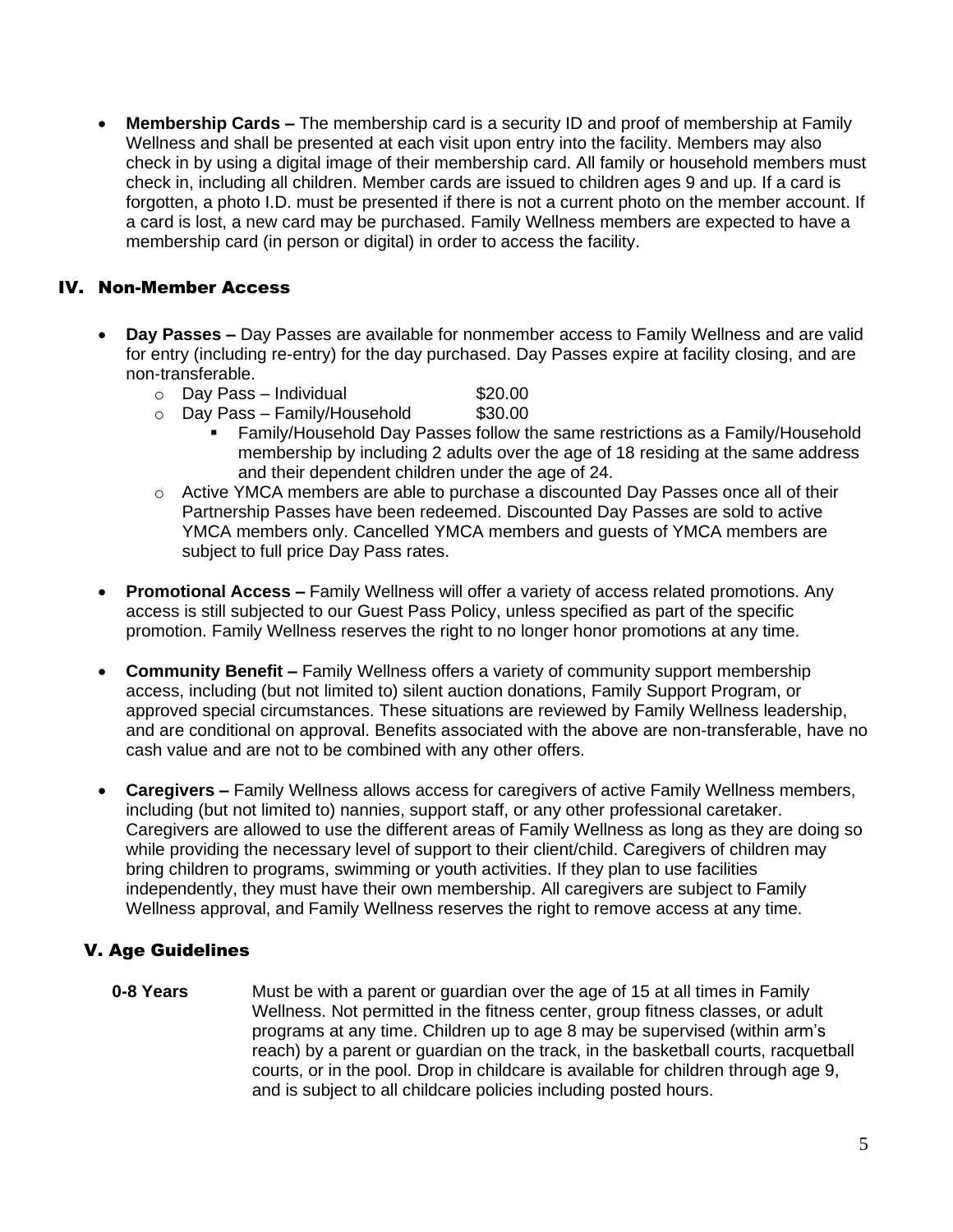- **9-11 Years** Children ages 9 11 may use the basketball courts, pool, and racquetball courts unsupervised with parent or guardian in the facility; they may also use the track and bridge if closely supervised by a parent or guardian age 15 or older. Exercises and equipment usage for children ages 9 – 11 should comply with posted Family Wellness safety requirements.
- **12-14 Years** Children 12 and up may be in the facility without a parent or guardian and are eligible to be the sole member of an individual membership (Legal parent/guardian must be present at time of registration). Children 12 – 14 may use the fitness center and group fitness classes when closely supervised by a parent or guardian age 15 or older (except BODYPUMP, which allows unsupervised attendance at age 15). Exercises and equipment usage for children ages 12 – 14 should comply with posted Family Wellness safety requirements.
- **15-17 Years** May use all Family Wellness areas and attend classes without restriction. May have an individual membership. Parent or Guardian must be present when signing up for membership.
- **18+** All access. May sign up for a membership independently.

**Closing/Unsupervised Children:** All children must exit the building by closing time. If a child is left at the facility after closing time, an attempt to contact the parent/guardian on the membership will be made to arrange pick up. If the attempts to contact parents are unsuccessful, the police will be notified. Children being left in the facility after closing time repeatedly will be subject to disciplinary action determined by Family Wellness Director, which may include removal of access. Children ages 0 – 11 years may not be left in the building at any time without a parent or caregiver over age 15 (unless enrolled in a supervised program). If parents of unsupervised children cannot be reached, the police will be contacted.

### VI. Services Offered for an Additional Fee

Family Wellness offers a variety of services at an additional fee, including (but not limited to) Personal Training, Drop In Childcare, and Registered Dietitian sessions, are an additional cost. Youth and Adult programs, such as Swim School or Healthy Cooking Classes, and other Adult Fitness Programs may have additional fees. Active members will have access to special member rates for Family Wellness programs and services. All service package purchases expire within 1 year from date of purchase. Family Wellness reserves the right to adjust fees or package values at any time.

### VII. Policy of Nondiscrimination

It is the policy of Family Wellness to make memberships available to all persons regardless of race, color, religion, sex, age, marital status, sexual orientation, national origin, disability or financial circumstances without discrimination.

### VIII. Service Animals

Family Wellness recognizes service dogs as outlined by the ADA, and supports their access to the facility as long as they are under control of the owner. ada.gov/service\_animals\_2010.htm